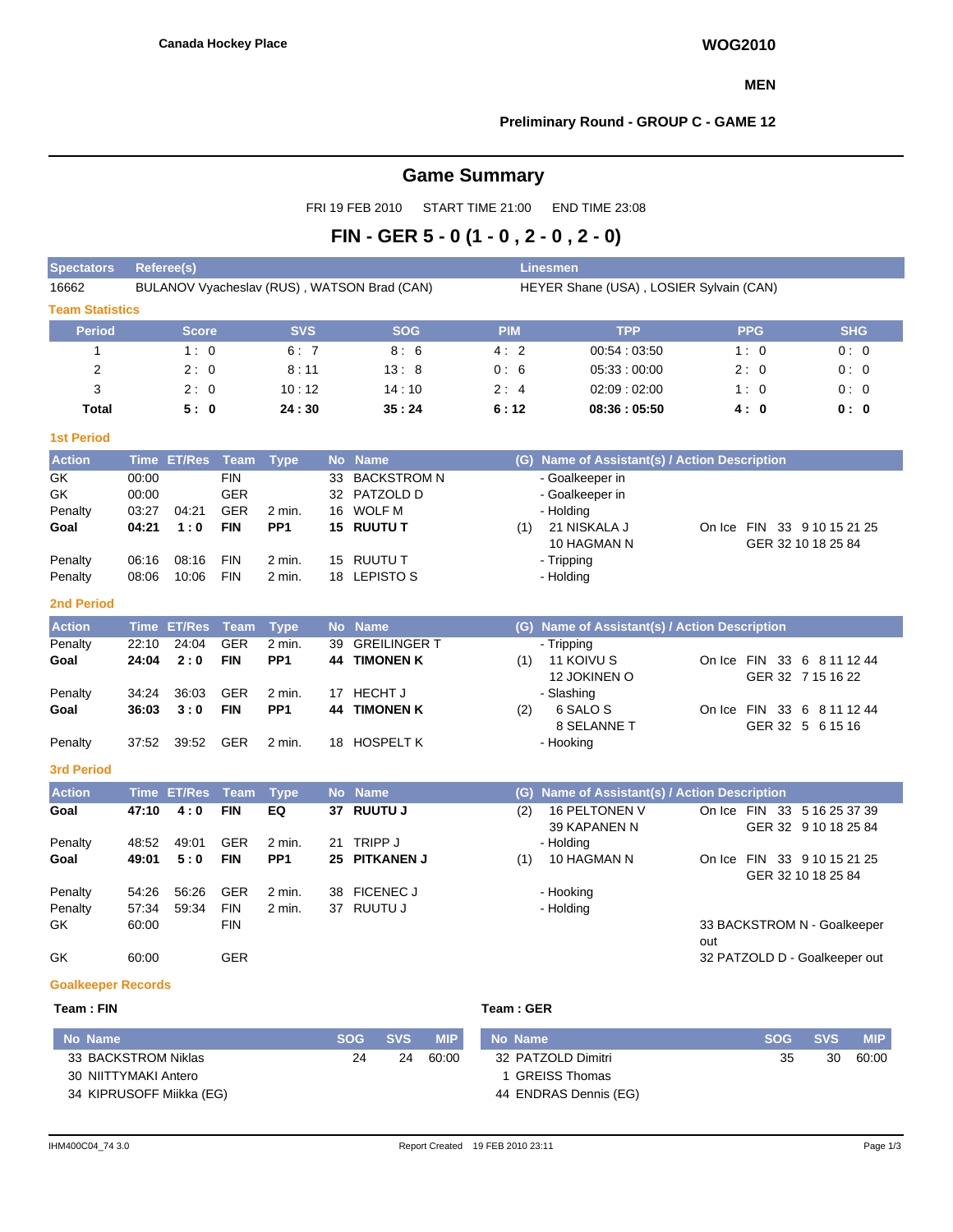#### **MEN**

# **Preliminary Round - GROUP C - GAME 12**

| <b>Game Statistics</b> |                          |             |              |                |   |                |             |                      |               |                |                |      |             |            |            |            |
|------------------------|--------------------------|-------------|--------------|----------------|---|----------------|-------------|----------------------|---------------|----------------|----------------|------|-------------|------------|------------|------------|
| Team: FIN (WHT)        |                          |             |              |                |   |                |             |                      |               |                |                |      |             |            |            |            |
|                        |                          |             |              |                |   |                |             | <b>Shots on Goal</b> |               |                |                |      | Time on Ice |            |            |            |
| No Pos Name            |                          | G           | A PIM        |                |   | $\overline{2}$ |             | 3 OT TS +/-          |               | $\overline{1}$ | $\overline{2}$ | 3    | <b>OT</b>   | <b>TOT</b> | <b>SHF</b> | <b>AVG</b> |
| 5 D                    | <b>KUKKONEN Lasse</b>    | 0           | 0            | 0              | 0 | 0              | 0           |                      | $0 + 1$       | 7:27           | 3:43           | 5:23 |             | 16:33      | 22         | 0:45       |
| 9F                     | <b>KOIVU Mikko</b>       | 0           | 0            | 0              | 0 | 2              | 2           |                      | 0<br>4        | 5:20           | 7:11           | 6:10 |             | 18:41      | 21         | 0:53       |
| 15F                    | <b>RUUTU Tuomo</b>       | 1           | 0            | $\overline{2}$ | 1 | 0              | 0           |                      | 1<br>0        | 5:14           | 6:12           | 6:26 |             | 17:52      | 19         | 0:56       |
| 25 D                   | PITKANEN Joni            | 1           | 0            | $\mathbf 0$    | 0 | 0              | 1           |                      | 1<br>$+1$     | 6:11           | 8:04           | 6:20 |             | 20:35      | 25         | 0:49       |
| 51 F                   | <b>FILPPULA Valtteri</b> | 0           | 0            | 0              | 0 | 1              | 0           |                      | 1<br>0        | 5:10           | 5:43           | 5:48 |             | 16:41      | 18         | 0:55       |
| 6 D                    | <b>SALO Sami</b>         | 0           | 1            | 0              | 2 | 0              | 0           |                      | 0<br>2        | 8:19           | 6:56           | 8:24 |             | 23:39      | 28         | 0:50       |
| 8F                     | SELANNE Teemu +A         | 0           | $\mathbf{1}$ | 0              | 0 | 3              | 1           |                      | $\Omega$<br>4 | 4:29           | 5:48           | 5:21 |             | 15:38      | 16         | 0:58       |
| 11 F                   | KOIVU Saku +C            | 0           | 1            | 0              | 1 | 1              | 0           |                      | 2<br>0        | 4:56           | 5:15           | 5:21 |             | 15:32      | 17         | 0:54       |
| 26 F                   | <b>LEHTINEN Jere</b>     | 0           | 0            | 0              | 0 | 1              | 1           |                      | 2<br>0        | 4:31           | 4:50           | 4:44 |             | 14:05      | 17         | 0:49       |
| 44 D                   | TIMONEN Kimmo +A         | 2           | $\mathbf 0$  | 0              | 1 | 3              | 0           |                      | 0<br>4        | 7:12           | 6:53           | 7:43 |             | 21:48      | 28         | 0:46       |
| 10F                    | <b>HAGMAN Niklas</b>     | 0           | 2            | 0              | 0 | 0              | 0           |                      | 0<br>0        | 4:27           | 5:18           | 4:41 |             | 14:26      | 18         | 0:48       |
| 12F                    | <b>JOKINEN OIII</b>      | 0           | 1            | 0              | 0 | 0              | 2           |                      | 2<br>0        | 4:37           | 4:26           | 3:47 |             | 12:50      | 17         | 0:45       |
| 20 F                   | <b>MIETTINEN Antti</b>   | 0           | $\mathbf 0$  | 0              | 0 | $\Omega$       | $\Omega$    |                      | $\Omega$<br>0 | 4:53           | 4:24           | 3:34 |             | 12:51      | 19         | 0:40       |
| 21 D                   | NISKALA Janne            | 0           | 1            | 0              | 1 | 0              | 0           |                      | 1<br>0        | 2:30           | 4:37           | 2:14 |             | 9:21       | 12         | 0:46       |
| 32 D                   | <b>LYDMAN Toni</b>       | 0           | 0            | 0              | 0 | 0              | $\mathbf 1$ |                      | 0<br>1        | 6:05           | 5:28           | 6:04 |             | 17:37      | 24         | 0.44       |
| 16 F                   | <b>PELTONEN Ville</b>    | 0           | 1            | 0              | 1 | 1              | 2           |                      | $+1$<br>4     | 4:08           | 3:17           | 4:25 |             | 11:50      | 14         | 0:50       |
| 18 D                   | <b>LEPISTO Sami</b>      | 0           | 0            | 2              | 0 | 1              | 1           |                      | 2<br>0        | 3:22           | 4:41           | 1:34 |             | 9:37       | 14         | 0.41       |
| 37 F                   | <b>RUUTU Jarkko</b>      |             | $\mathbf 0$  | $\overline{2}$ | 1 | $\mathbf 0$    | 2           |                      | 3<br>$+1$     | 4:37           | 4:33           | 3:49 |             | 12:59      | 17         | 0:45       |
| 39 F                   | <b>KAPANEN Niko</b>      | 0           | 1            | 0              | 0 | 0              | 1           |                      | $+1$<br>1     | 4:57           | 3:05           | 5:08 |             | 13:10      | 15         | 0:52       |
| 62 F                   | <b>IMMONEN Jarkko</b>    | $\mathbf 0$ | 0            | 0              | 0 | 0              | 0           |                      | 0<br>0        | 0:00           | 0:00           | 0:00 |             | 0:00       | 0          | 0:00       |
| 30 GK                  | <b>NIITTYMAKI Antero</b> | 0           | 0            | 0              | 0 | 0              | 0           | 0                    |               |                |                |      |             |            |            |            |
| 33 GK                  | <b>BACKSTROM Niklas</b>  | 0           | $\mathbf 0$  | 0              | 0 | 0              | 0           | 0                    |               |                |                |      |             |            |            |            |
| 34 GK                  | <b>KIPRUSOFF Mijkka</b>  | 0           | 0            | 0              | 0 | 0              | 0           | 0                    |               |                |                |      |             |            |            |            |
| <b>Total</b>           |                          | 5           | 9            | 6              | 8 | 13             | -14         | 35                   |               |                |                |      |             |            |            |            |

### **Head Coach :** JALONEN Jukka

|                    | Team: GER (BLK)          |          |                 |   |                      |                |          |                             |          |      |                |             |                         |            |            |
|--------------------|--------------------------|----------|-----------------|---|----------------------|----------------|----------|-----------------------------|----------|------|----------------|-------------|-------------------------|------------|------------|
|                    |                          |          |                 |   | <b>Shots on Goal</b> |                |          |                             |          |      |                | Time on Ice |                         |            |            |
| <b>No Pos Name</b> |                          | G        | <b>PIM</b><br>A |   |                      | $\overline{2}$ | 3        | $\overline{O}$<br><b>TS</b> | $+/-$    |      | $\overline{2}$ | 3           | <b>OT</b><br><b>TOT</b> | <b>SHF</b> | <b>AVG</b> |
| 10 <sub>D</sub>    | <b>EHRHOFF Christian</b> | $\Omega$ | 0               | 0 |                      | 1              |          | 3                           | -1       | 7:02 | 4:49           | 7:41        | 19:32                   | 22         | 0:53       |
| 17F                | <b>HECHT</b> Jochen      | 0        | 0               | 2 |                      | 3              |          | 5                           | $\Omega$ | 7:35 | 4:17           | 4:29        | 16:21                   | 17         | 0:57       |
| 19F                | STURM Marco +C           | 0        | 0               | 0 | 0                    | 2              | $\Omega$ | 2                           | 0        | 6:23 | 3:19           | 4:21        | 14:03                   | 16         | 0.52       |
| 57 F               | <b>GOC Marcel</b>        | 0        | 0               | 0 |                      | 0              | $\Omega$ | 0                           | 0        | 6:17 | 5:07           | 6:05        | 17:29                   | 19         | 0:55       |
| 84 D               | SEIDENBERG Dennis +A     | $\Omega$ | 0               | 0 |                      | 0              | 0        | 1.                          | -1       | 7:22 | 6:07           | 6:11        | 19:40                   | 23         | 0:51       |
| 15F                | <b>MULOCK Travis</b>     | 0        | 0               | 0 | 0                    | 0              | 0        | $\Omega$                    | 0        | 5:05 | 5:19           | 4:25        | 14:49                   | 18         | 0:49       |
| 16 F               | <b>WOLF Michael</b>      | $\Omega$ | 0               | 2 |                      | 0              | 0        | 1                           | $\Omega$ | 4:24 | 4:54           | 4.33        | 13:51                   | 16         | 0:51       |
| 38 D               | <b>FICENEC Jakub</b>     | $\Omega$ | 0               | 2 | 0                    | 0              | 0        | $\Omega$                    | $\Omega$ | 4:57 | 5:32           | 5:19        | 15:48                   | 18         | 0:52       |
| 39 F               | <b>GREILINGER Thomas</b> | 0        | 0               | 2 | $\Omega$             | 0              | 2        | 2                           | $\Omega$ | 4:57 | 3:29           | 4:58        | 13:24                   | 15         | 0:53       |
| 52 D               | <b>SULZER Alexander</b>  | 0        | 0               | 0 | $\Omega$             | 0              | 1        | 1                           | 0        | 6:09 | 5:34           | 5:16        | 16:59                   | 17         | 0:59       |
| 5 D                | <b>HOLZER Korbinian</b>  | 0        | 0               | 0 | 0                    | 0              | $\Omega$ | 0                           | $\Omega$ | 3:24 | 4:58           | 4:04        | 12:26                   | 18         | 0:41       |
| 6 D                | <b>BUTENSCHON Sven</b>   | $\Omega$ | 0               | 0 | $\Omega$             | 0              |          | 1                           | $\Omega$ | 3:21 | 4:33           | 4:04        | 11:58                   | 18         | 0:39       |
| 11F                | FELSKI Sven +A           | $\Omega$ | 0               | 0 | $\Omega$             |                | $\Omega$ |                             | 0        | 5:02 | 5:19           | 4:25        | 14:46                   | 21         | 0:42       |
| 21 F               | TRIPP John               | 0        | 0               | 2 | 0                    | 0              | -1       | 1                           | 0        | 4:19 | 5:15           | 4:12        | 13:46                   | 20         | 0:41       |
| 24 F               | <b>RANKEL Andre</b>      | 0        | 0               | 0 | 0                    |                | 0        |                             | 0        | 3:28 | 3:45           | 3:22        | 10:35                   | 15         | 0:42       |